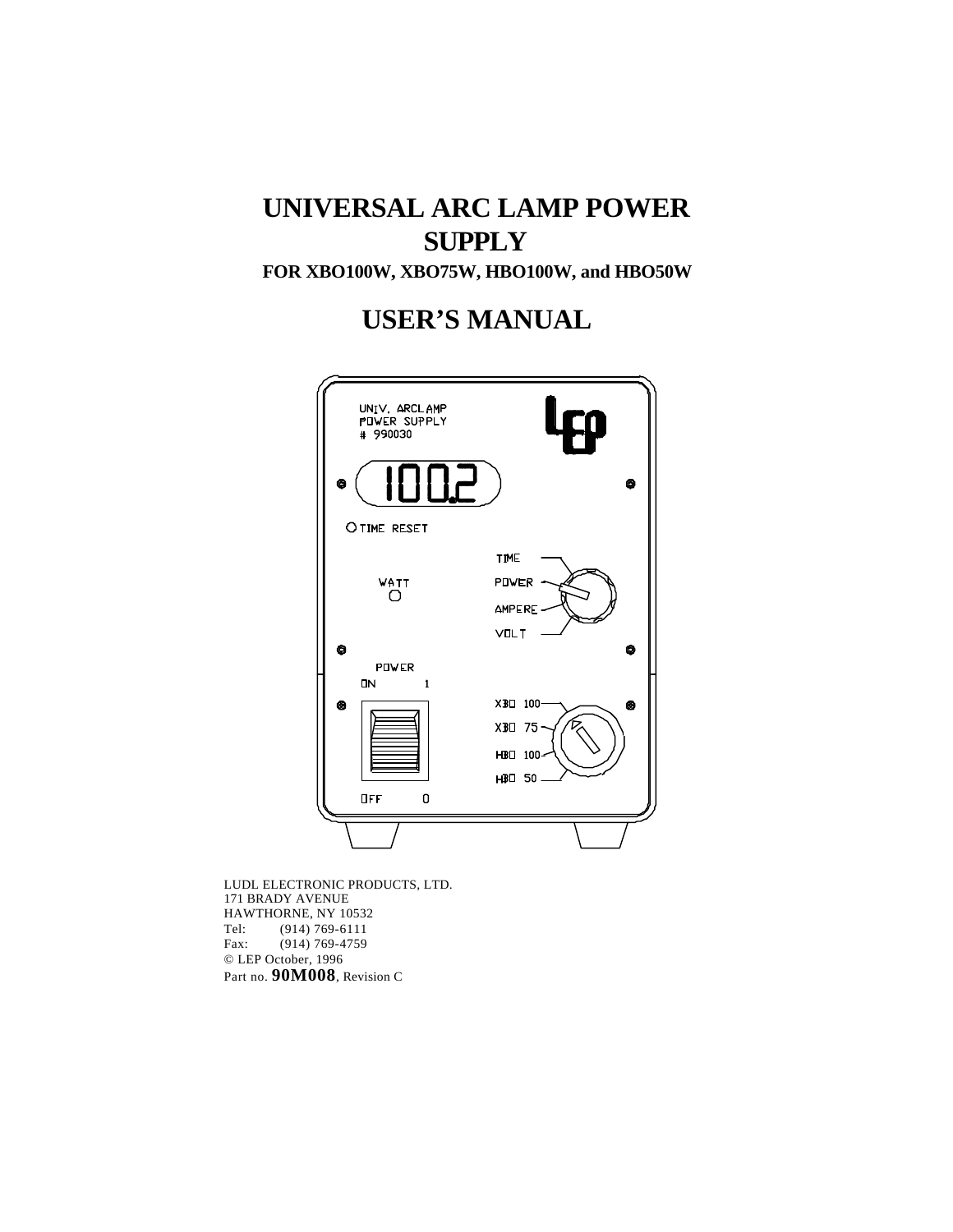# **SAFETY STANDARDS**

*FUSE RATINGS: Fuse requirements for the selected AC line input are as folllows:*

**115 VAC 50/60 Hz. 3 Amp time lag type (TT)**

**230 VAC 50/60 Hz. 1.5 Amp time lag type (TT)**

**Fuses, located on rear panel above AC input receptacle can be replaced by removing fuse carrier (depress cap and rotate counter-clockwise 90 degrees) and replacing with like fuse of same rating (1.5A or 3A). Black fuse carrier is for .25 X 1.25 inch fuses. Grey carrier is for 5 X 20 MM fuses.**

## *LINE VOLTAGE SELECTOR SWITCH:*

**Line Voltage Selection of 115 or 230 volts nominal is made by a recessed slide switch located on bottom cover towards front of Power Supply.**

*WARNING NOTICE:*

**The high voltage warning symbol (a lightning bolt in a yellow triangle) on the rear panel indicates terminals have voltage exceeding 1000 Volts and should be handled appropriately. In normal operation though, the exposed terminals have a maximum of 100 volts and high voltage is inhibited unless a suitable lamp socket is installed to satisfy the interlock.**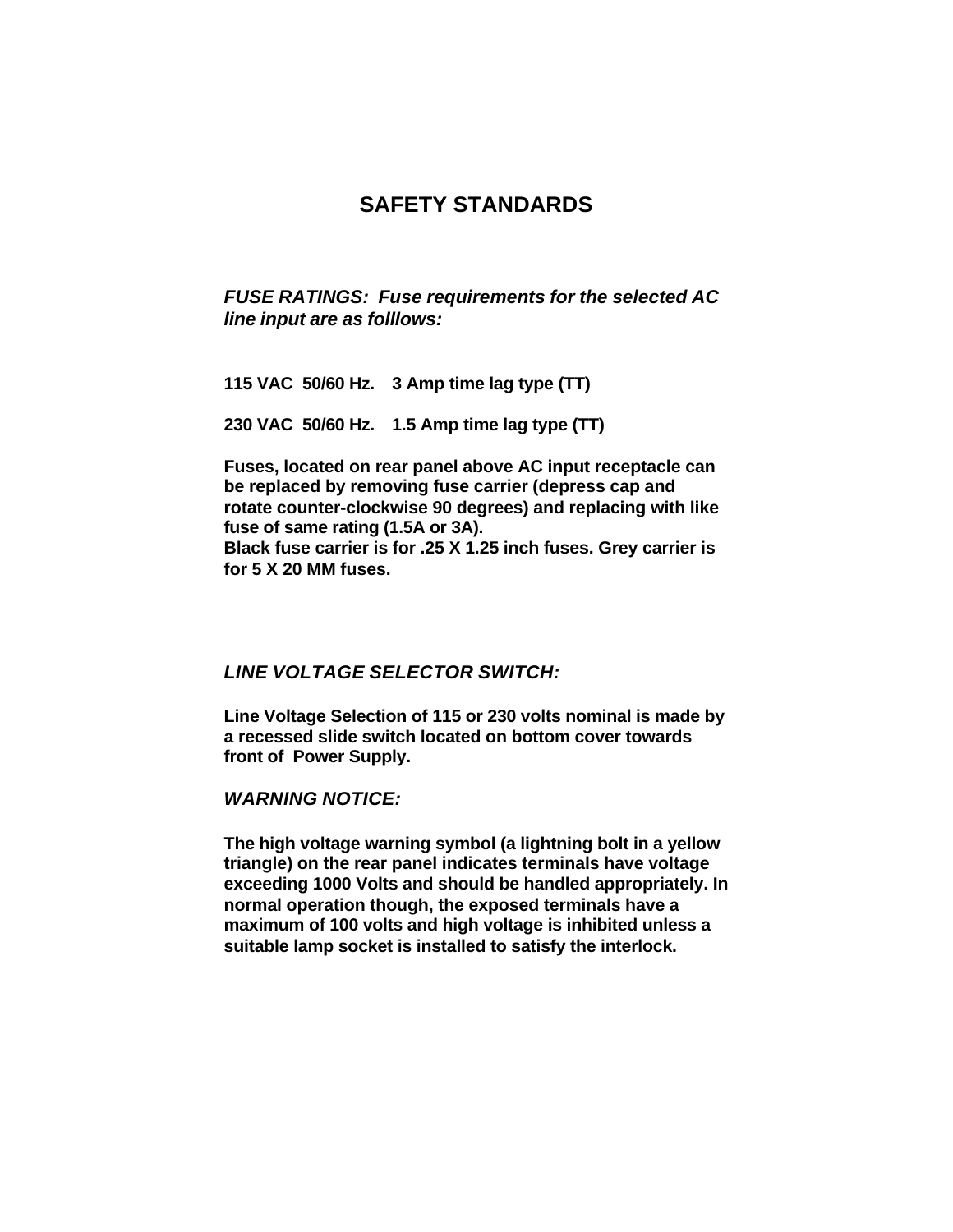

#### *DISPLAY:*

4 digit LED display. Shows the voltage, time, amps or power (watts) on the lamp. The display function is controlled by the display selector switch. The display will also show lamp ignition failure error and lamp aging status.

#### *TIME RESET:*

The recessed button switch will clear the lamp hours to zero. This is used when a new lamp is installed.

#### *LAMP POWER ADJUST:*

This recessed control adjusts the lamp power from +10% to -20% of nominal lamp power. For fine-tuning lamp performance.

#### *DISPLAY MODE SELECT:*

Controls the display function. The display can indicate time, power, amps or volts depending upon the position of this switch. The switch position can be changed at any time.

#### *MAIN POWER SWITCH:*

Turns system on or off. When switched on the power supply will display the lamp type setting for two seconds, then attempt to ignite the lamp. Switching off immediately extinguishes the lamp and shuts down power.

#### *LAMP TYPE SELECT:*

The lamp type is selected with this key switch. The small arrow points to the selected lamp type. The lamp should be selected and double-checked before powering up the system. Once the lamp is selected, the key should be removed and stored in a safe place.

#### *VOLTAGE SELECTOR SWITCH (INTERNATIONAL VERSION ONLY)*

Located on the bottom panel of the power supply frame. The slide switch is located in one of the vent slots toward the front of the unit. Using a small scewdriver, select between 115 and 220 volts. Please note that different fuses are required for the different voltages.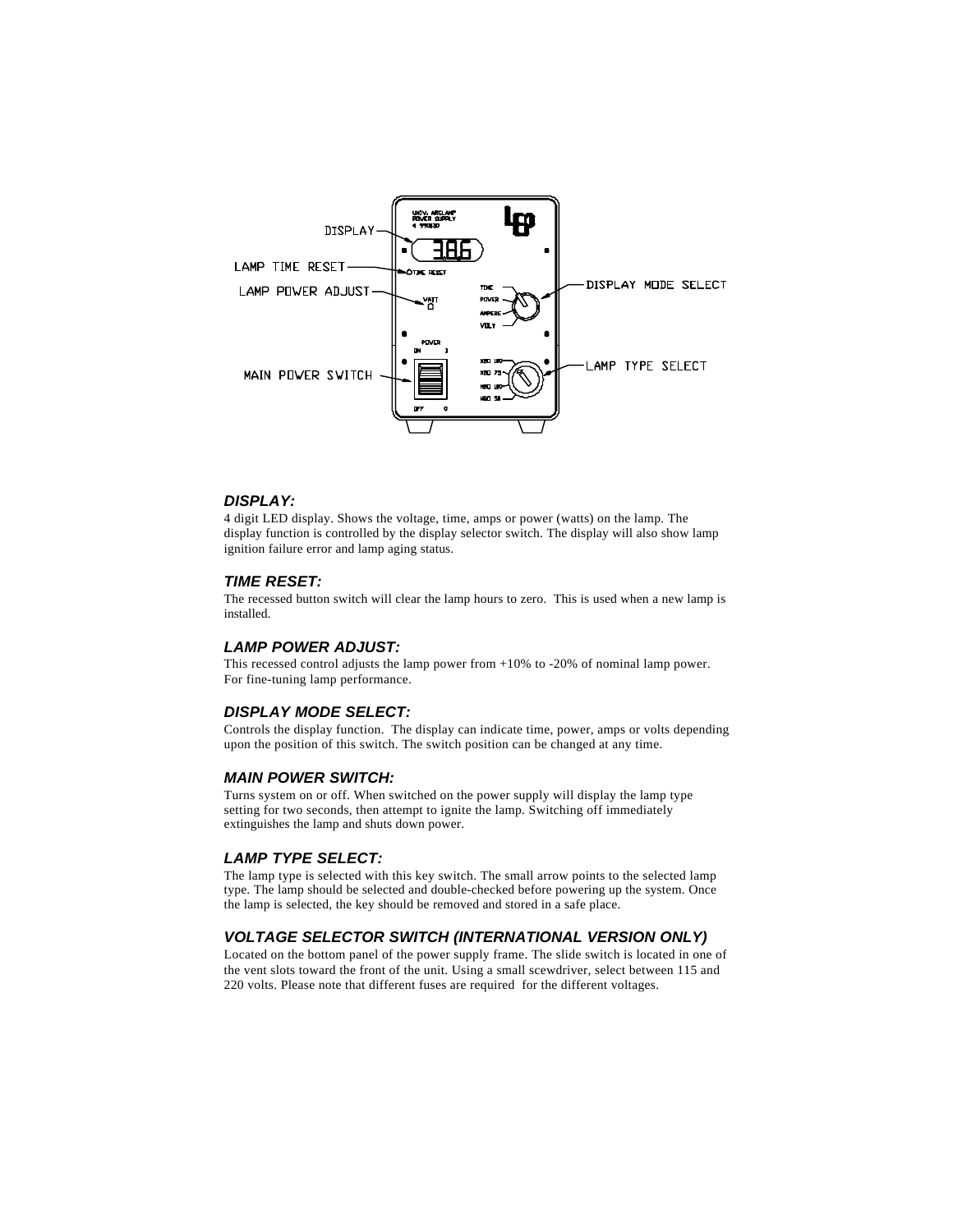## **INSTALLATION**

Verify that the voltage selector switch is set at the correct voltage (international version only) and that proper fuses are installed. The notation on the rear of the controller indicates proper fuse type.

 Determine which arc lamp type is to be used. Set the keyswitch appropriately, and **remove key**.

Connect cord from lamp socket to connector on rear panel.

Verify lamp type setting and connections. Connect the line cord to the receptacle on the rear panel.

Turn on main power switch.

## **OPERATION**

The selected lamp type will be displayed for 2 seconds; then the selected function switch will be displayed. The display will indicate '**H100**' or '**H50**' for the HBO 100 and the HBO 50 lamps, respectively. The XBO75 and the XBO100 lamps will be displayed simply as '**75**' and '**100**'.



#### *FAILURE OF LAMP TO IGNITE:*

The lamp will usually turn on within 10 seconds. If the lamp does not ignite within 50 seconds, the power supply will shut down, and "**Ign**" will be displayed. Once the power supply shuts down, the lamp will not start. To reset this condition, turn off the main switch for 10 seconds or more. If the ignition failure continues it is usually an indication of a bad lamp, open cable or socket.

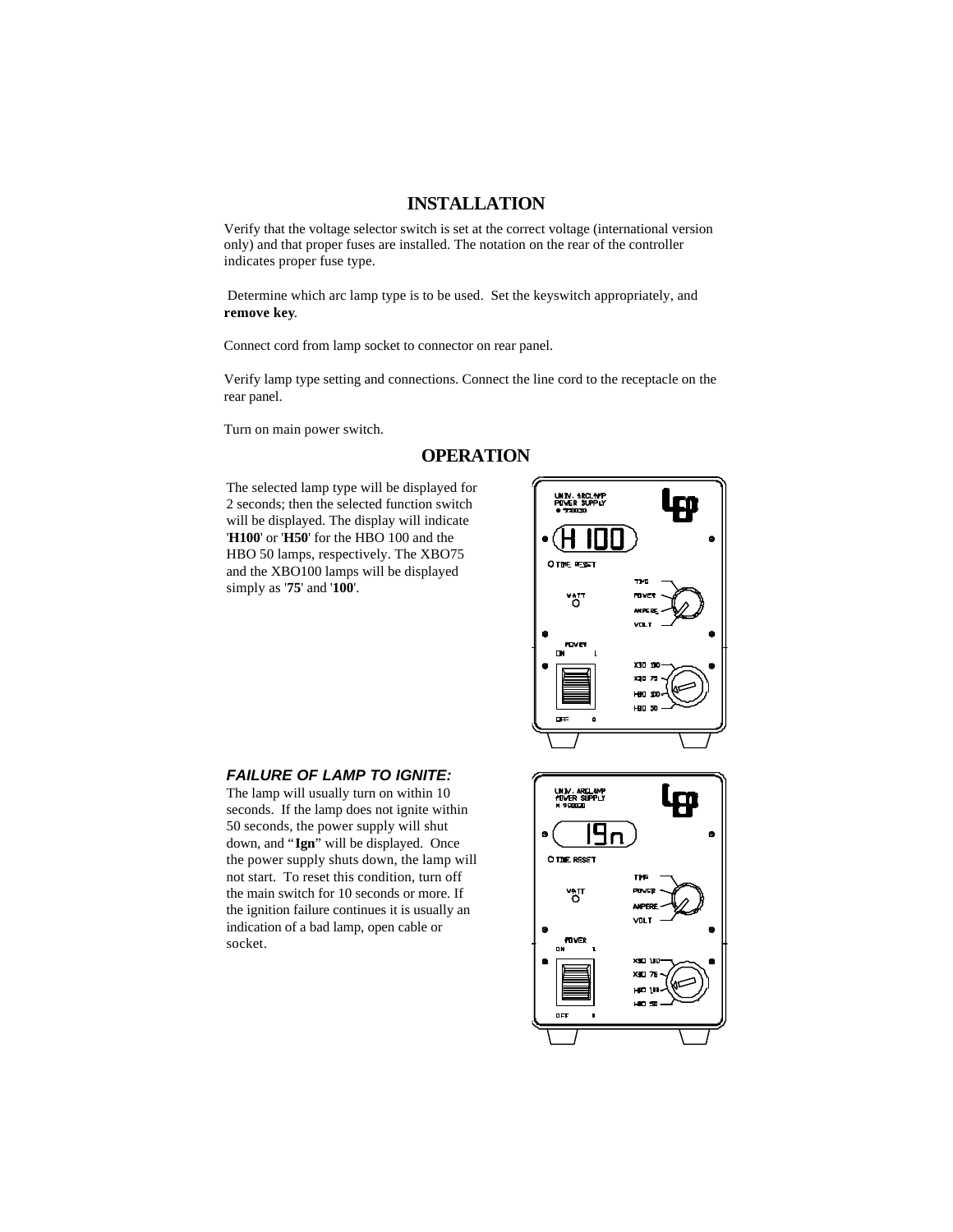## **DISPLAY FUNCTIONS**

## *TIME:*

Lamp running time is displayed in hours and tenths (HHH.T) with the decimal point flashing at a 1 second rate. When power is shut off, the elapsed time is stored. On power-up, the previous value is restored and displayed and counting continues. Lamp time is reset to zero when the TIME RESET button is pressed.



## *POWER:*

Displays the power delivered to the lamp. The display reads to the nearest 0.1 watt. The power is calculated internally from the lamp current and voltage. The display is updated continuously. The power at any given time is equal to the product of the voltage and amperes.

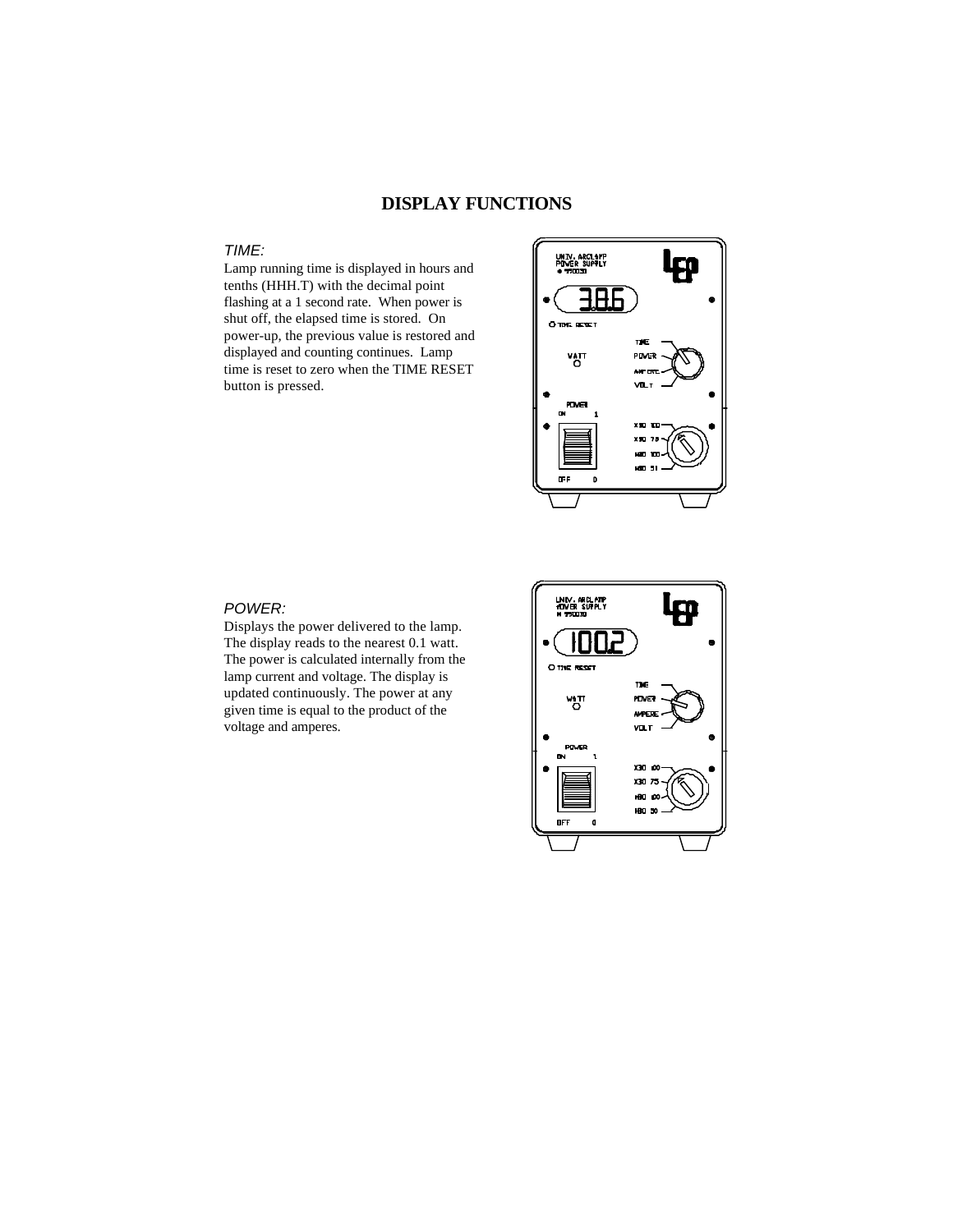## *VOLT:*

Displays lamp voltage from 00.00 to 50.00 volts. The voltage is shown to the nearest 0.01 volt. The display is updated continuously. When the lamp ages the voltage will increase to a predetermined limit for the selected lamp.



## *AMPERE:*

Displays lamp current from 00.00 to 10.00 amps. The resolution 0.01 amp. The display is updated continuously. The current will decrease as the lamp ages to compensate for the increase in voltage.

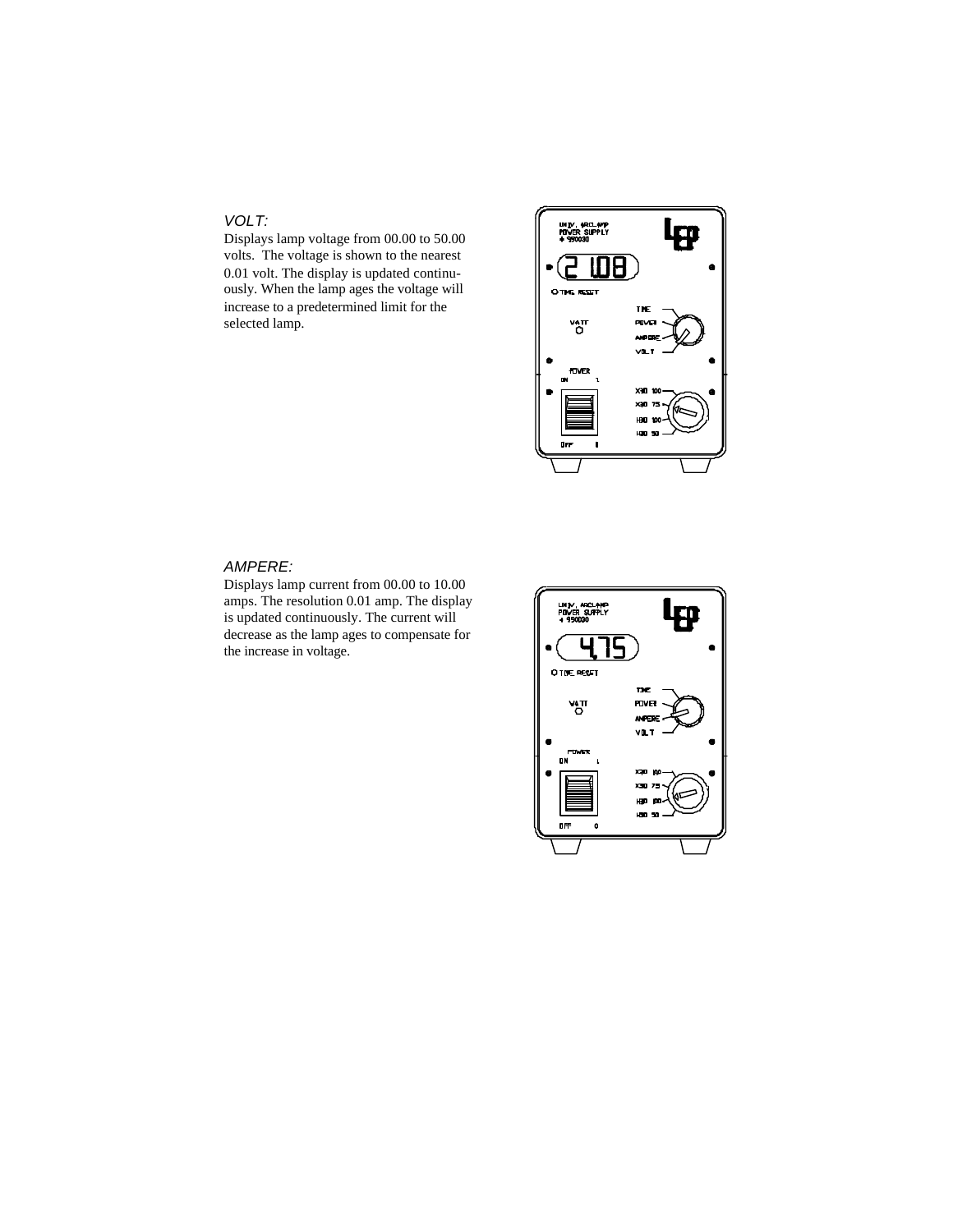#### *INDICATION OF NEED FOR LAMP REPLACEMENT:*

When display starts flashing "**bulb**", this indicates the lamp should be replaced soon because the power supply will not be able to control the wattage. Before this occurs, many users will change the lamp when a reduction in luminous flux occurs; however, when a reduction in light output occurs, this may be compensated for by the WATT ADJUST control.

When the lamp is replaced, reset the elapsed time indicator by pressing the recessed 'TIME RESET' button.



#### *SELECTING PROPER LAMP:*

After the lamp is selected, the key should be removed from the switch. This is a safety feature to avoid tampering and guarantee safe operation. **PLEASE NOTE that changing key switch after powering on is not allowed since the switch is only active on power up.**

**CAUTION: selecting the wrong lamp type can cause personal injury, explosion and damage to the lamp!**

#### *WATT ADJUST:*

This recessed control adjusts the lamp power from +10% to -20% of nominal lamp power. A small 1/8" flat blade screwdriver adjusts the single-turn control. This control is best used to reduce "arc wander" in a lamp or to extend the life of a lamp by operating at lower power. To assist setting, a slight deadband  $(±2%)$  of nominal lamp power is included.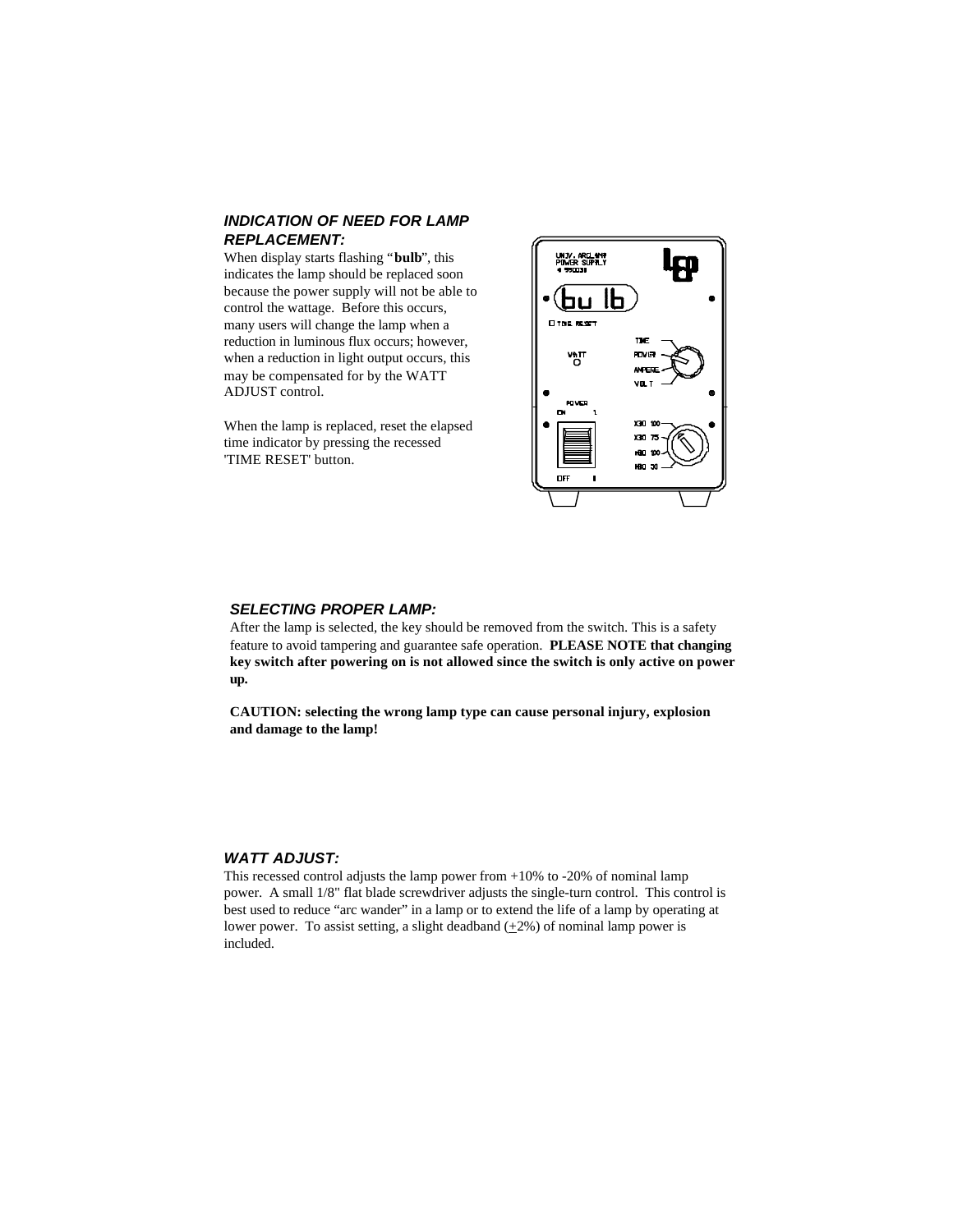#### *MONITORING LAMP LIFE:*

As a normal arc lamp ages, the voltage required to maintain the rated power goes up. The power supply has the ability to sense this and make the necessary adjustments to the voltage and current. When the voltage exceeds a pre-determined threshold, the lamp is no longer useful. The power supply's multifunction display can display the time, power, volts and amperes at any given time. From time to time switch between these display settings to get an idea how much life is left on your lamp. When the voltage exceeds a predetermined threshold, the lamp is no longer useful.

As a normal arc lamp ages and the electrodes erode, the electrical characteristics change. The voltage required to maintain the rated power goes up and the current goes down proportionately. The power supply has the ability to sense this and make the necessary adjustments to the voltage and current.

As the voltage increases, the current must decrease to maintain the proper power level.

The following table illustrates the voltage and current limits of the XBO and HBO lamps.

| <b>Lamp Voltage/Current Characteristics</b> |       |                                      |       |       |  |
|---------------------------------------------|-------|--------------------------------------|-------|-------|--|
|                                             |       | <b>HBO Lamps</b><br><b>XBO Lamps</b> |       |       |  |
|                                             | 50    | 100                                  | 75    | 100   |  |
| 'bulb' begins flashing                      | 38    | 38                                   | 22    | 22    |  |
| (lamp nearing endo of life)                 | volts | volts                                | volts | volts |  |
| power supply shuts down                     | 40    | 40                                   | 23    | 23    |  |
| (lamp no longer useful)                     | volts | volts                                | volts | volts |  |
| nominal current                             | 2.2   | 5.0                                  | 5.4   | 6.7   |  |
| (new lamp)                                  | amps  | amps                                 | amps  | amps  |  |
| current limit                               | 1.25  | 2.50                                 | 3.36  | 4.45  |  |
| (replace lamp)                              | amps  | amps                                 | amps  | amps  |  |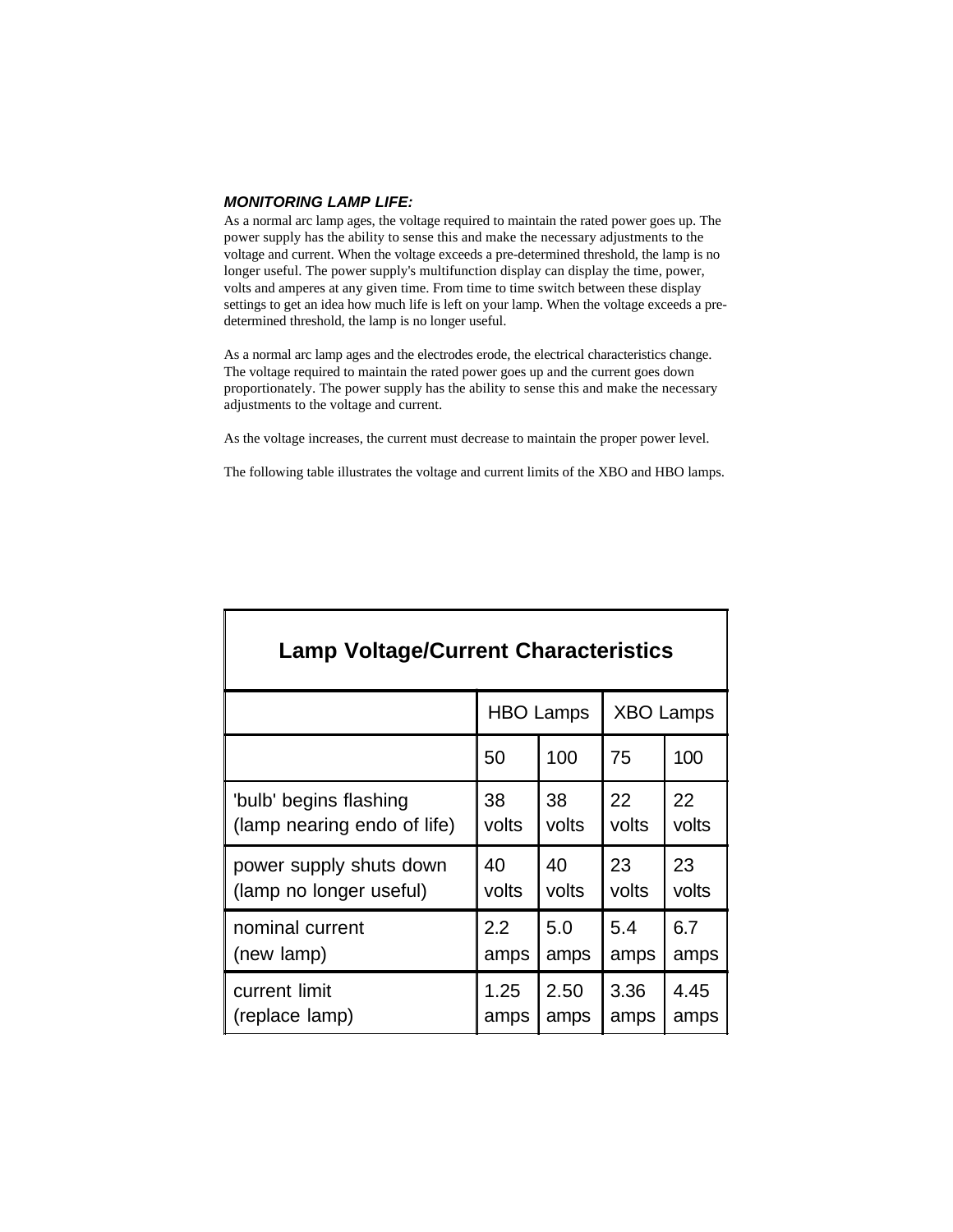## **SPECIFICATIONS**

| Output power:         | $45-100$ watts                                                |
|-----------------------|---------------------------------------------------------------|
| Output voltage:       | $10-40$ volts                                                 |
| Output current:       | $1.25 - 6.7$ amps                                             |
| Regulation:           | $\pm 0.05\%$                                                  |
| Current Ripple:       | $\pm 0.05\%$                                                  |
| Ignition $(990030)$ : | 22kV pulse (XBO 75, XBO 100)                                  |
| Ignition (990031):    | 90-110vDC                                                     |
| Input:                | $115$ vac, 3 amps<br>(220vac, 1.5 amps international version) |
| Weight:               | $17$ lbs.                                                     |
| Dimensions:           | 5" x 7.7" x 15"                                               |

**NOTES:**